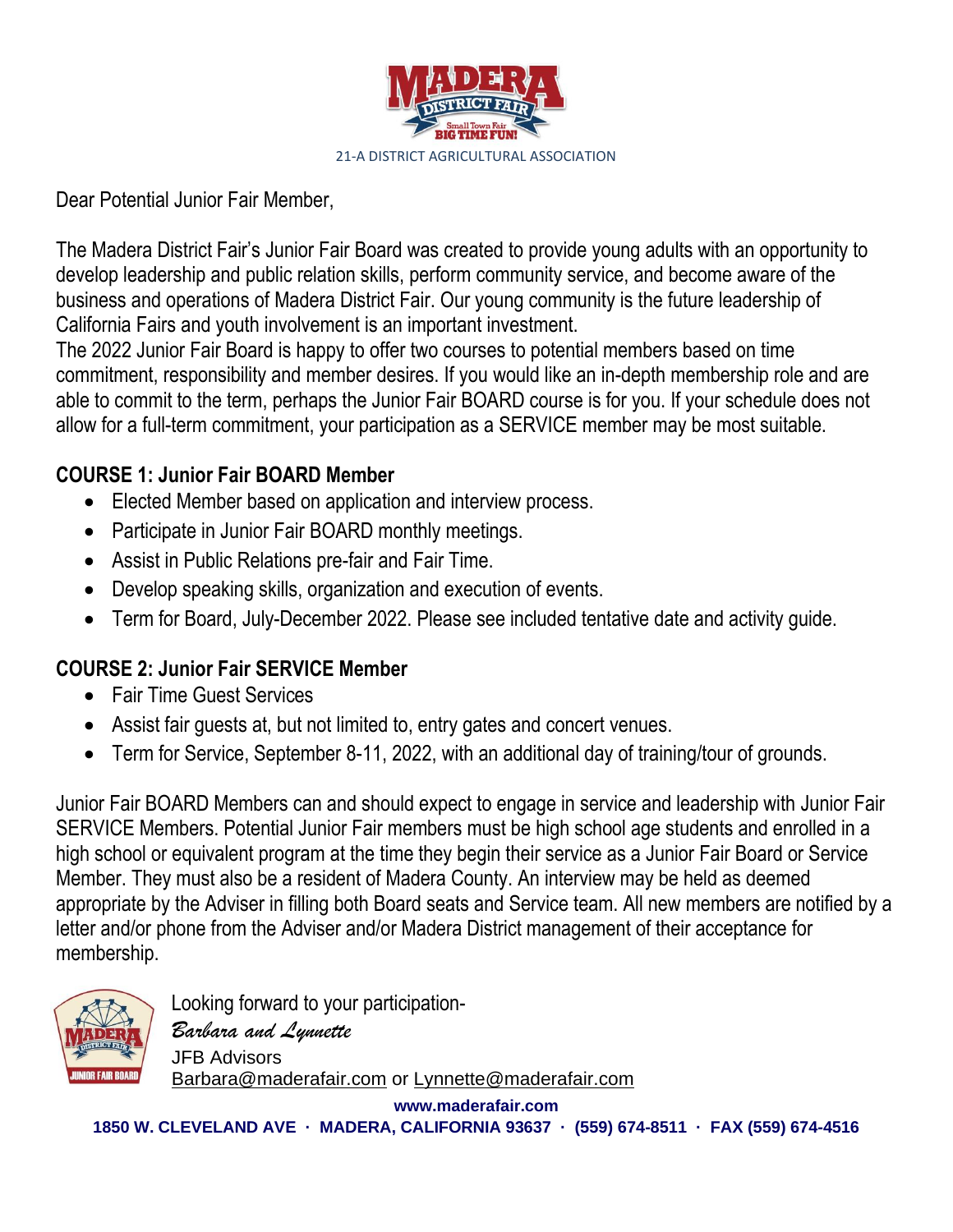

# *2022 Junior Fair BOARD Member Schedule*

*(Dates/times subject to change) Open applications through June 10th, 2022*

*Interviews*

*Initial Parent/JFB Meeting*

*JFB Workshop/Meeting*

*JFB Meeting- July*

*JFB Workshop/Meeting*

 *Business EXPO- June 16th*

*FAIR CAMP - June 20 - 24*

 *JFB Meeting - August*

*FAIR PREP work day- August 20, 2022*

*Exhibit Receiving- August 23 & 30, 2022*

*JFB Meeting- September* 

*FAIR DATES: September 8-11, 2022. A detailed daily schedule will be created based on Member roles, interests and availability during Fair. Member participation expected all four days.*

*JFB Meeting- October* 

*Fall/Winter Fair Events- TBD*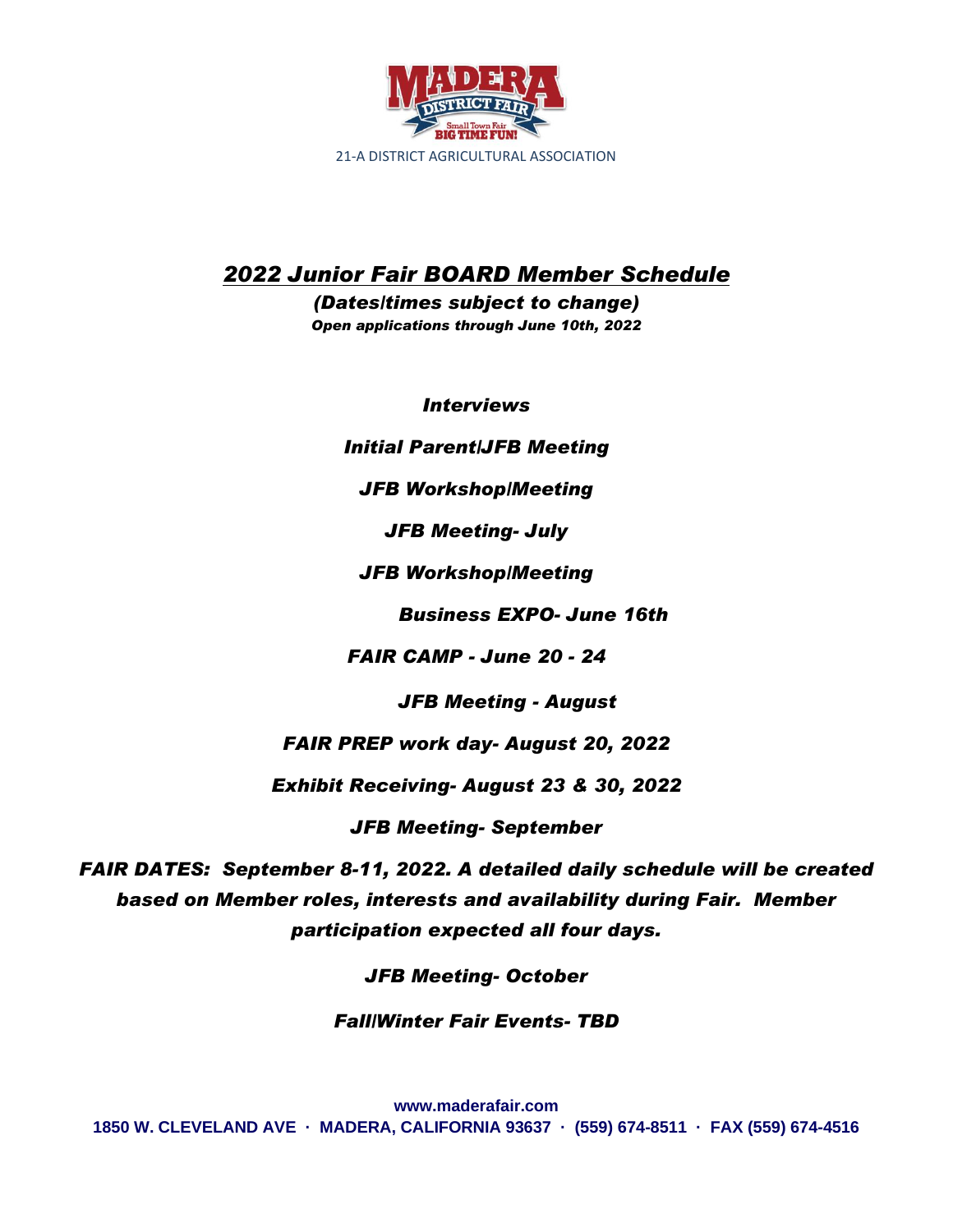

# *MADERA DISTRICT FAIR 2022 Junior Fair BOARD/SERVICE Membership Open Applications: Until June 10, 2022*

Junior Fair Board and Service Members need to be age 14-19 years of age. Candidates must live in Madera County and be enrolled in a Madera County High School.

**Please Select Course you are applying for:**

- o **Course 1: Junior Fair BOARD Member**
- o **Course 2: Junior Fair SERVICE Member**

|                       |                           | Are there any conflicts with time and dates tentatively listed? If so, please share any existing                       |  |  |
|-----------------------|---------------------------|------------------------------------------------------------------------------------------------------------------------|--|--|
|                       |                           | *Your existing commitments are only listed to help us create a more conducive schedule in the event of your selection. |  |  |
| Applicant's signature | Parent/Guardian signature |                                                                                                                        |  |  |
|                       |                           |                                                                                                                        |  |  |

**www.maderafair.com 1850 W. CLEVELAND AVE · MADERA, CALIFORNIA 93637 · (559) 674-8511 · FAX (559) 674-4516**